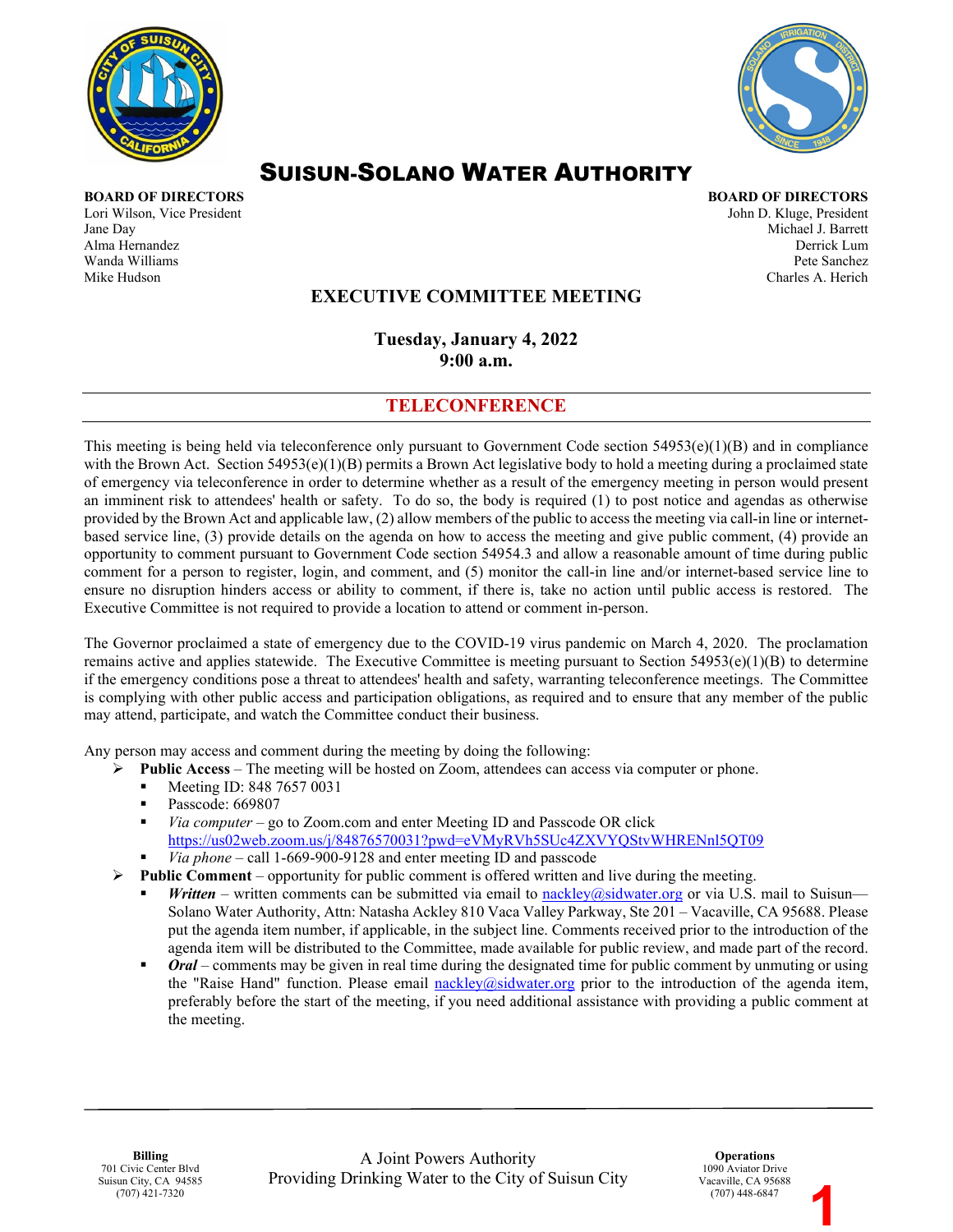# **AGENDA**

# **1. Preliminary**

- 1.1. Call Meeting to Order
- 1.2. Introductions
- 1.3. Approval of Agenda

# **2. Presentations**

None

# **3. Public Comment (Non-Agenda Items)**

# **4. Informational Items**

- 4.1. Capital Improvement Project Status Report. **(Page 3)**
- 4.2. SSWA Board Implementing Assembly Bill (AB) 361 Open Meetings: Continuation of Remote Meetings and Adoption of Findings. **(Page 6)**

### **5. Consent Calendar**

5.1. Approval of the Minutes of the December 6, 2021, Executive Committee Meeting. **(Page 8)**

# **6. Scheduled Items**

- 6.1. 2022 Upcoming Items Verbal Update
- 6.2. Review and confirm the Agenda for the SSWA Board Meeting scheduled for Monday, January 10, 2022, at 6 p.m., based on Executive Committee Recommendations.

# **7. Committee Member & Staff Comments**

# **8. Adjourn**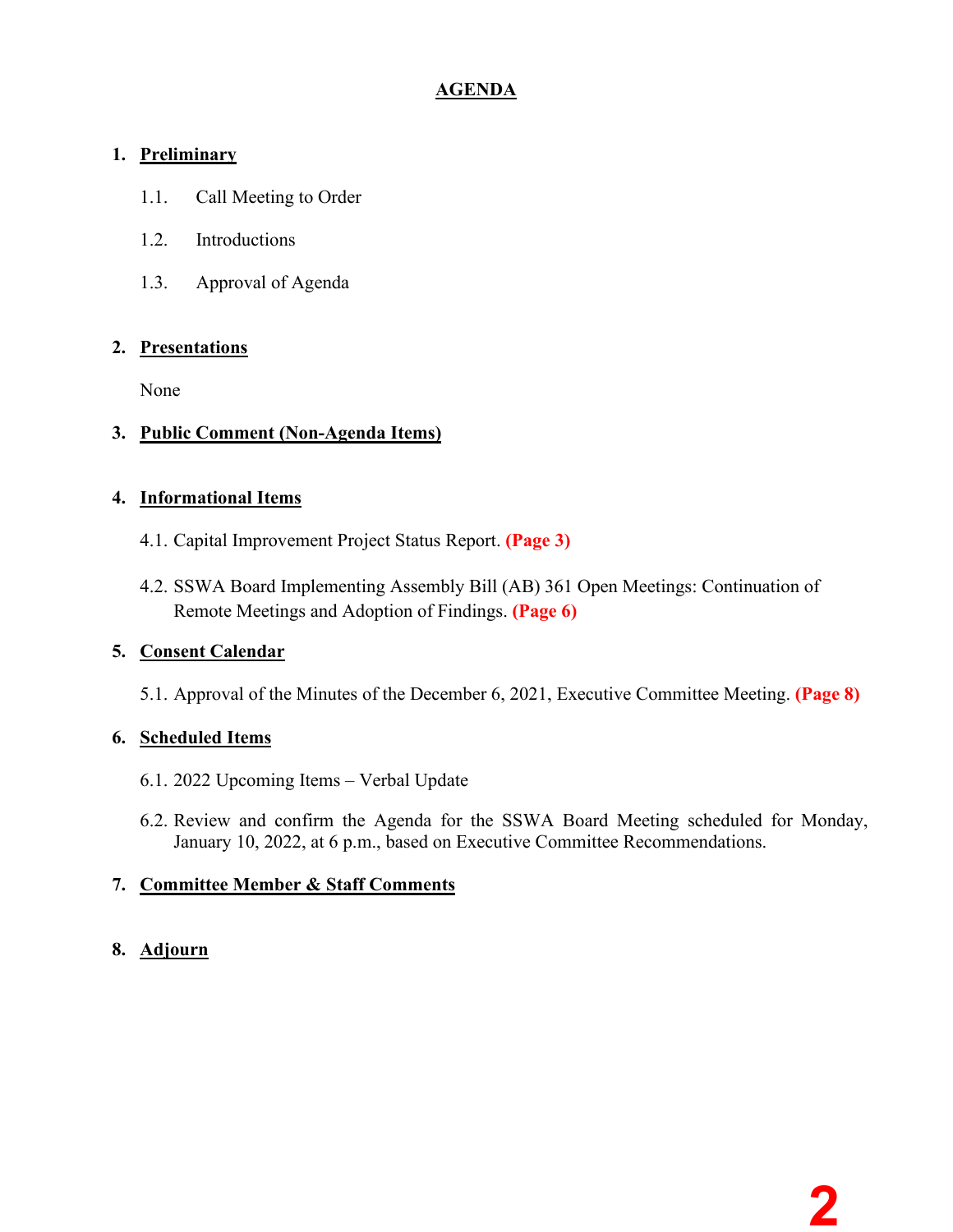### **SUISUN-SOLANO WATER AUTHORITY EXECUTIVE COMMITTEE MEETING**

# **MEETING DATE: January 4, 2022**

### **AGENDA ITEM 4.1**

### **Capital Improvement Project Status Report**

### **EXECUTIVE SUMMARY:**

The current status of the capital projects approved by the Board for FY 2021-22 are listed below. Other projects and issues affecting the Capital Improvement Program are also listed.

### **STAFF REPORT:**

Updates to the project list and status of projects are shown in **bold text**.

# **A. Replacement Projects**

These projects are funded from the Replacement Reserve Fund.

*Cement Hill Water Treatment Plant (CHWTP) Projects*

- 1. CHWTP New Entrance Project: Plans are being finalized and coordination with Fairfield has taken place. Telstar is wrapping up the electrical design for the automatic entrance gates and integration with the Fairfield traffic lights. Civil Plans for the project are with Fairfield's contractor for costing. A Joint Agreement for construction of this project by the City of Fairfield's selected contractor for the Manuel Campos Parkway with repayment by SSWA is anticipated to be brought to the Board in February 2022.
- 2. Physical Security System Integration: The previously approved budget of \$80,000 was prepared to include work by outside consultants, installation of a new AT&T fiber optic communication line, purchase of a router, and staff time. The AT&T fiber optic line has been installed.
- 3. Filter Meter Replacement: Staff has been authorized to move forward with purchasing the 10 meters for the WTP's pressure filters. Plant operations staff have received the 5 meters serving one of the two plants and will install and program them prior to ordering the remaining meters, so that one plant remains in service with functioning meters at all times.

*Combined Distribution Facility Projects* 

### *Distribution System Projects*

4. Sectionalizing Valve Replacement Project: Some valves needing replacement have been identified and scheduling their replacement is in progress.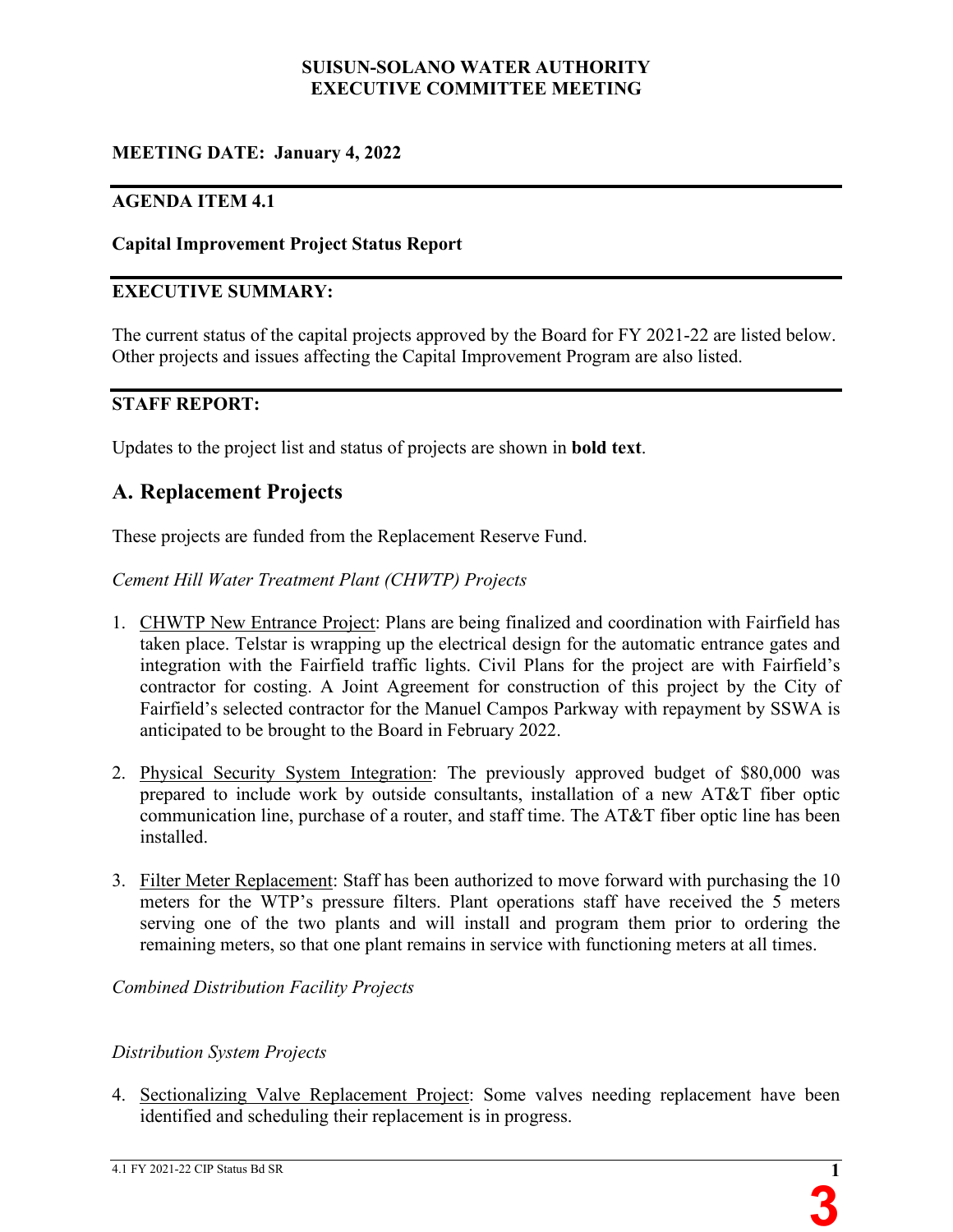- 5. Crystal Middle School Offsite Pipeline Replacement Project: Design Agreement should be executed soon. Reviewing initial layout of water lines prior to full design beginning. Staff is requesting a waiver for water/sewer separation requirements in one street where it is impossible to meet the minimum requirements. However, the new alignment has more separation than the existing water main. **After consulting with the Division of Drinking Water, staff is requesting an exemption from the separation requirement. Given that the existing pipeline is being upgraded, a request for an exemption is more appropriate and straightforward than a waiver request.**
- 6. Geographic Information System (GIS): We have received the GIS linework from the consultant.

# **B. 2016 Bond Fund Projects**

These projects are funded from the 2016 Bond Fund.

### *Water Loss Control Projects*

6. Meter Replacement and AMI Implementation: This project is largely complete, pending completion of project punch list items. About 300 meters are not communicating correctly. The contractor and Badger (the meter manufacturer) are working together to address this issue. When this work is complete, staff will bring a Notice of Completion to the Board for approval**.** The contractor has ordered the necessary materials to complete the work. **The contractor recently received the meter endpoints from Badger necessary to complete the work and will proceed with installation the first week of January 2022. The contractor expects to complete the project the same month.** Contractor retention will continue to be held until a Notice of Completion is issued.

# **C. 2019 Bond Fund Projects**

These projects are funded from the 2019 Bond Fund.

### *Cement Hill Facility Projects*

- 7. Chemical System Replacement: This project is in progress. Submittals for material and shop drawing approvals are being submitted by the contractor for review. Work on the new polymer facility is underway. Temporary coagulant tanks and supply lines are in place. **The polymer tanks, eight (8) polymer pump skids and tubing to the pumps ha**s **been installed. Polymer System testing, startup and training is scheduled to begin the week of January 4, 2022. Pumps will undergo 7-day testing in two (2) phases. Pending a successful start-up, the polymer facilities and pumps will be placed in service and demolition for the Sodium Hypochlorite Facility will begin.** Metal building construction has been released to fabrication.
- 8. Control System Reprogramming: This project will start soon once the new equipment at the Cement Hill Tanks and New Cement Hill Pipeline has been integrated into the plant control system. A site visit has been completed by Telstar to initiate this work.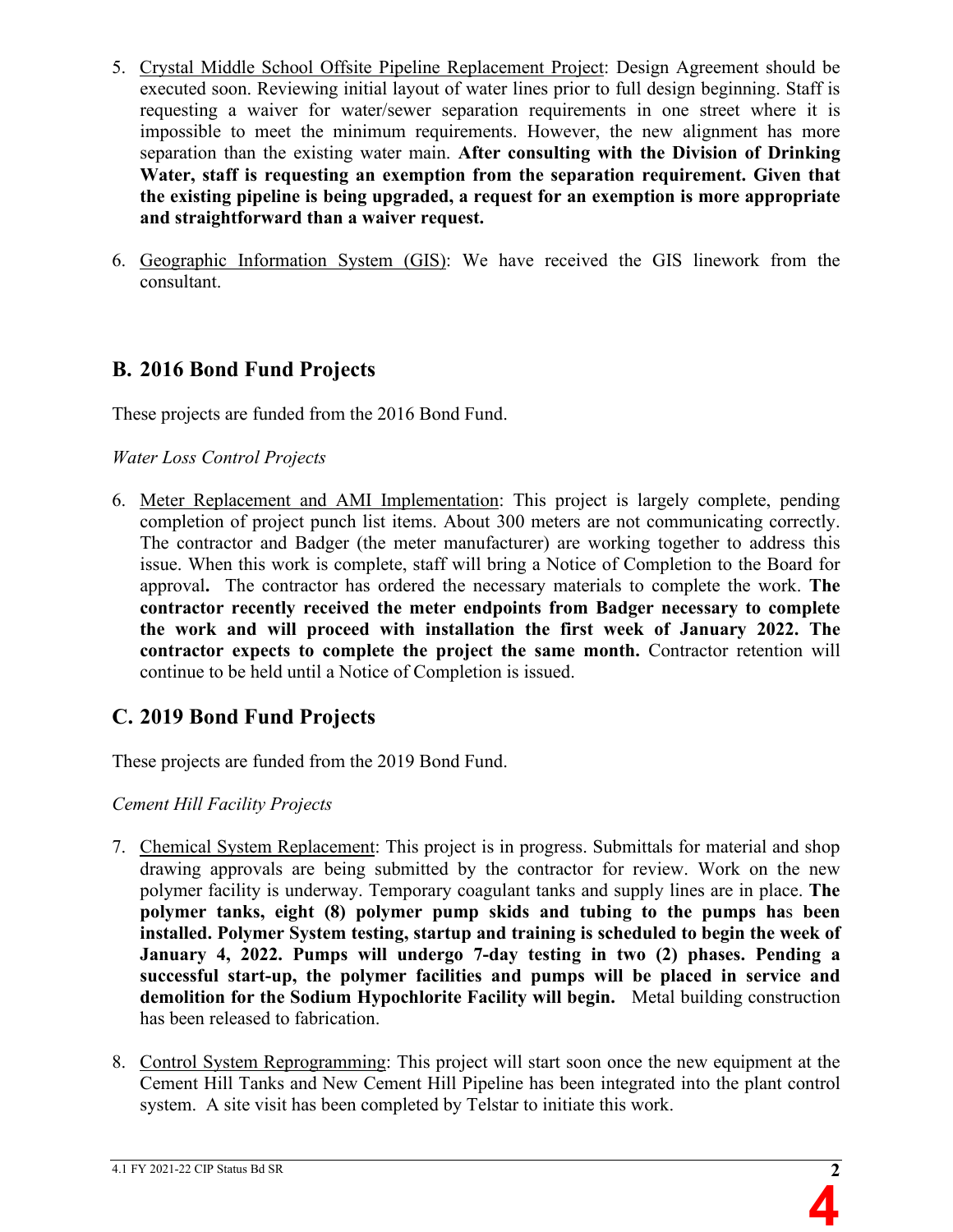9. CIP Program Management Services: Program management has shifted from ongoing project planning to completion of already-planned projects identified within the CIP.

# **D. New Capacity Fund Projects**

These projects are funded from the Capacity Fund.

10. Walters Road Pipeline: The portion to construct under Highway 12 is on hold.

11. Water Master Plan Update: A draft RFP has been sent to City staff for review.

# **E. Other Projects**

The following items include potential and pending capital projects, and Authority non-capital work (administrative, financial, operations and maintenance) affecting capital projects and planning.

12. Corp Yard Tank Replacement/Railroad Avenue Facility: This facility is planned to be decommissioned. The pumps have failed and staff is proposing not to replace them. In addition, the tank's lining has deteriorated and needs to be replaced. The tank has only been used in the recent past when emergency storage was necessary (tank filled, then immediately emptied after the short term need was gone).

# **RECOMMENDATION/REQUEST:**

None; this is provided for the Board's information.

**ATTACHMENTS:** None.

**STAFF RESPONSIBLE FOR REPORT:**

Innabe Janton

Gerardo Santana, Assistant Engineer Date: 12/22/2021

 $\overline{a}$ 

Paul Fuchslin, SID Director of Engineering Date: 12/22/2021

 $\overline{a}$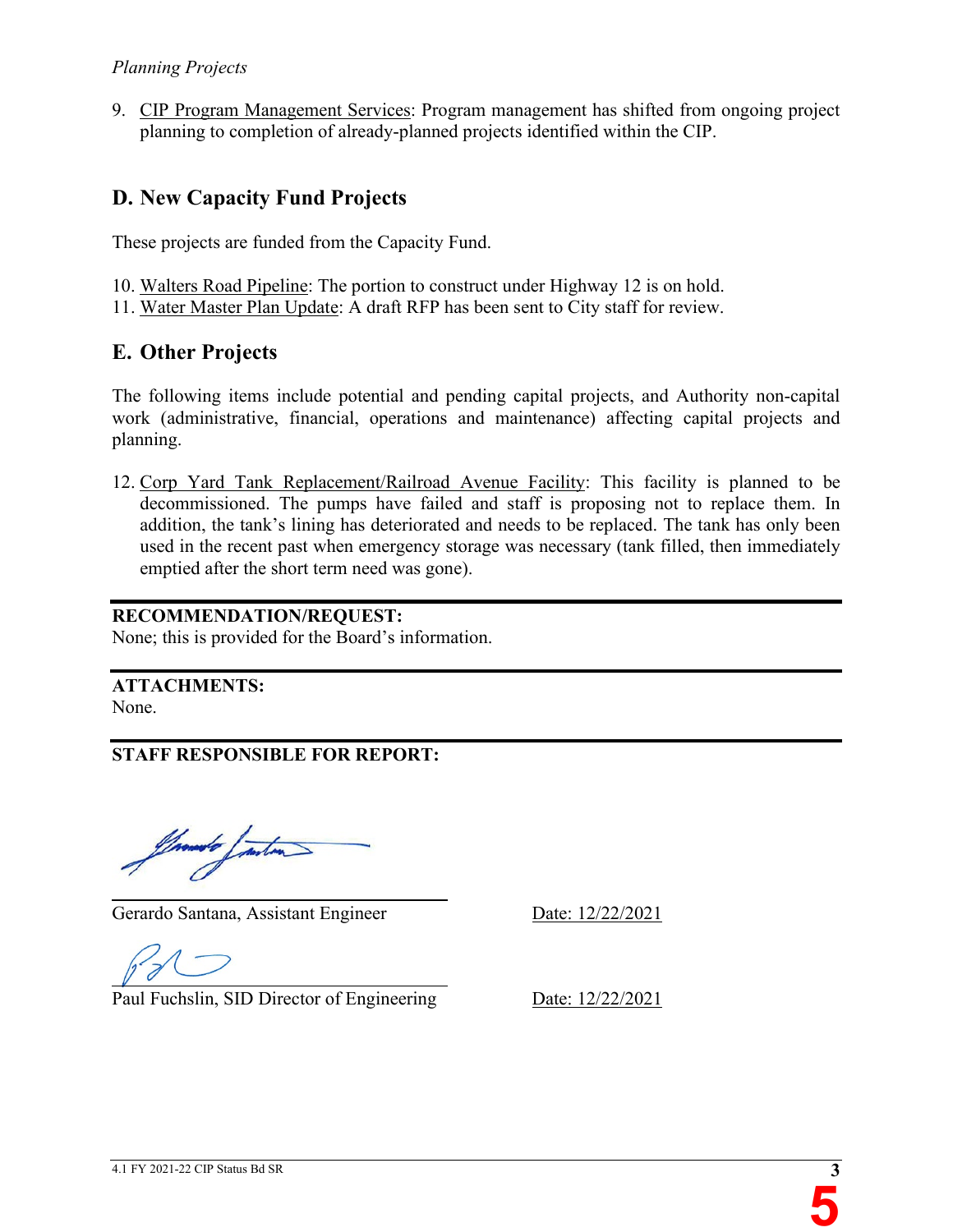### **SUISUN/SOLANO WATER AUTHORITY EXECUTIVE COMMITTEE MEETING**

### **MEETING DATE: January 4, 2022**

#### **Agenda Item No. 4.2**

**Title: SSWA Board Implementing Assembly Bill (AB) 361 Open Meetings: Continuation of Remote Meetings and Adoption of Findings.**

### **EXECUTIVE SUMMARY:**

On March 4, 2020, the Governor of California proclaimed a state of emergency to exist because of the threat of COVID-19. On March 17, 2020, the Governor of California issued Executive Order N-29-20, which among other things, in paragraph 3 established parameters for a local legislative body or state body to hold public meetings via teleconferencing.

In accordance with Executive Order N-29-20 Suisun/Solano Water Authority (SSWA) has been conducting all public meetings via Zoom software for teleconferencing with telephonic access. As of September 30, 2021, the teleconferencing parameters of Executive Order N-29-20 end. As of October 1, 2021, local legislative bodies or state bodies must resume implementing public meeting requirements of the Brown Act, or determine if the parameter of the Assembly Bill (AB) No. 361, as approved on September 16, 2021, should be applied to SSWA public meetings.

On December 13, 2021, the SSWA Board adopted Resolution No. 21- 18, which allowed the continuation of remote meetings during a declared state of emergency.

The SSWA Board may continue to hold meetings remotely in order to ensure the health and safety of the staff and public, provided the meeting complies with Government Code Section 54953(e)(3)). Staff recommends that the SSWA Board may make the following findings to allow continued remote participate of Brown Act meetings in accordance with AB 361 (Government Code Section 54953(e)(3)).

- 1.) The findings set forth in Resolution No. 21-18 continue to be true and valid; and,
- 2.) The Governor's March 4, 2020 proclamation of state of emergency related to the COVID-19 virus pandemic continues to apply to the jurisdiction of SSWA; and,
- 3.) SSWA would have a significant challenge in attempting to maintain social distancing requirements for the public, staff, and Board members in the Suisun City Council chambers without presenting an imminent risk to the health and safety of attendees; and
- 4.) All meetings shall be conducted in accordance with Government Code section 54953(e) and staff is hereby authorized and directed to take all actions necessary to carry out the intent and purpose of this continuing certification, including conducting open and public meetings in accordance with Section 54953(e) and other applicable provisions of the Brown Act.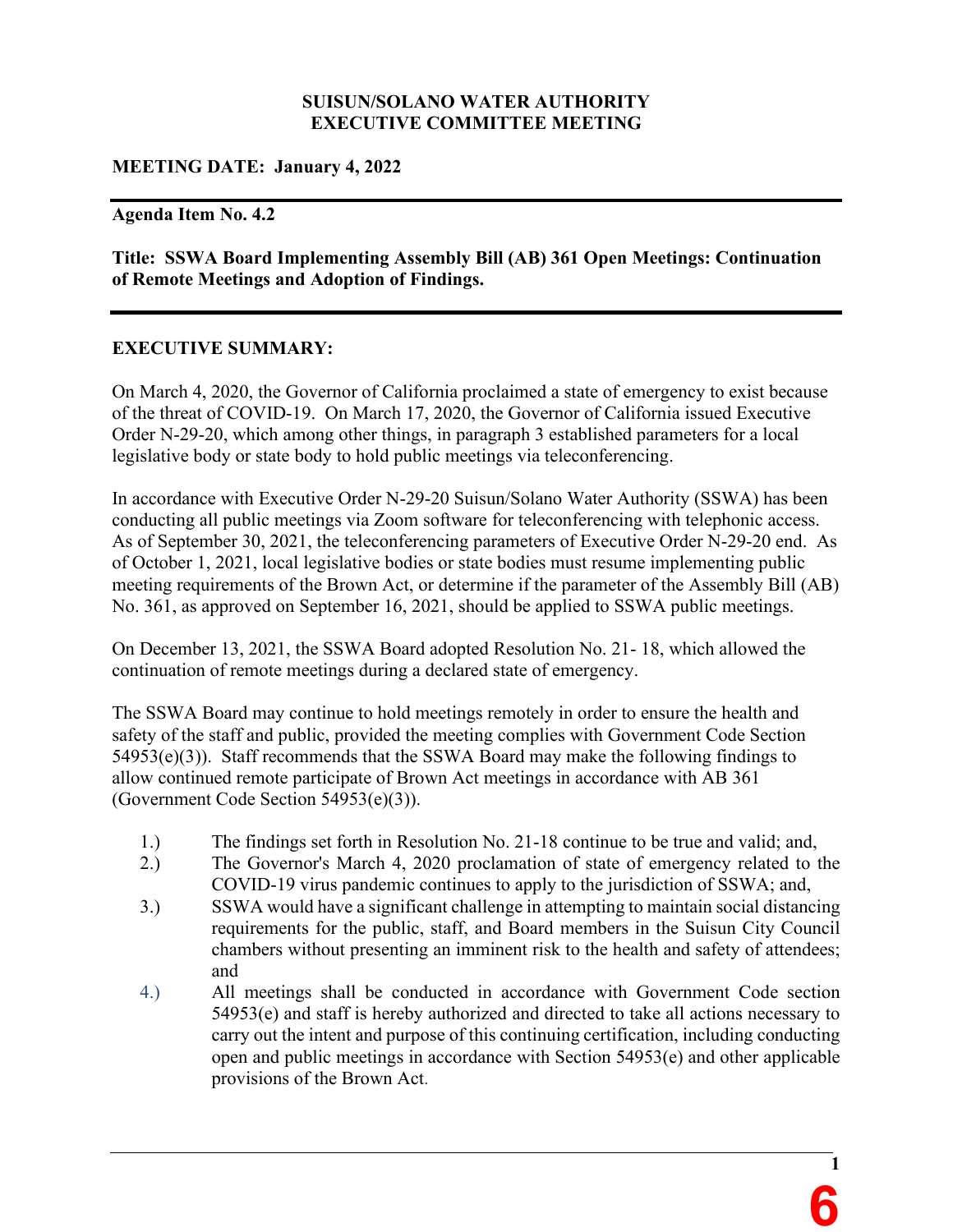**RECOMMENDATION:** Information Only.

**FINANCIAL IMPACT:** None.

**ATTACHMENT:** None.

**STAFF RESPONSIBLE FOR REPORT:** 

 $\mu_1$   $\mu_2$   $\mu_3$   $\mu_4$   $\mu_5$   $\mu_7$   $\mu_8$   $\mu_9$   $\mu_1$   $\mu_2$   $\mu_3$   $\mu_7$   $\mu_8$   $\mu_9$   $\mu_1$   $\mu_2$   $\mu_3$   $\mu_7$   $\mu_8$   $\mu_9$   $\mu_1$   $\mu_2$   $\mu_3$   $\mu_7$   $\mu_8$   $\mu_9$   $\mu_1$   $\mu_2$   $\mu_3$   $\mu_7$   $\mu_8$   $\mu_$ 

Cary Keaten, SSWA Manager Date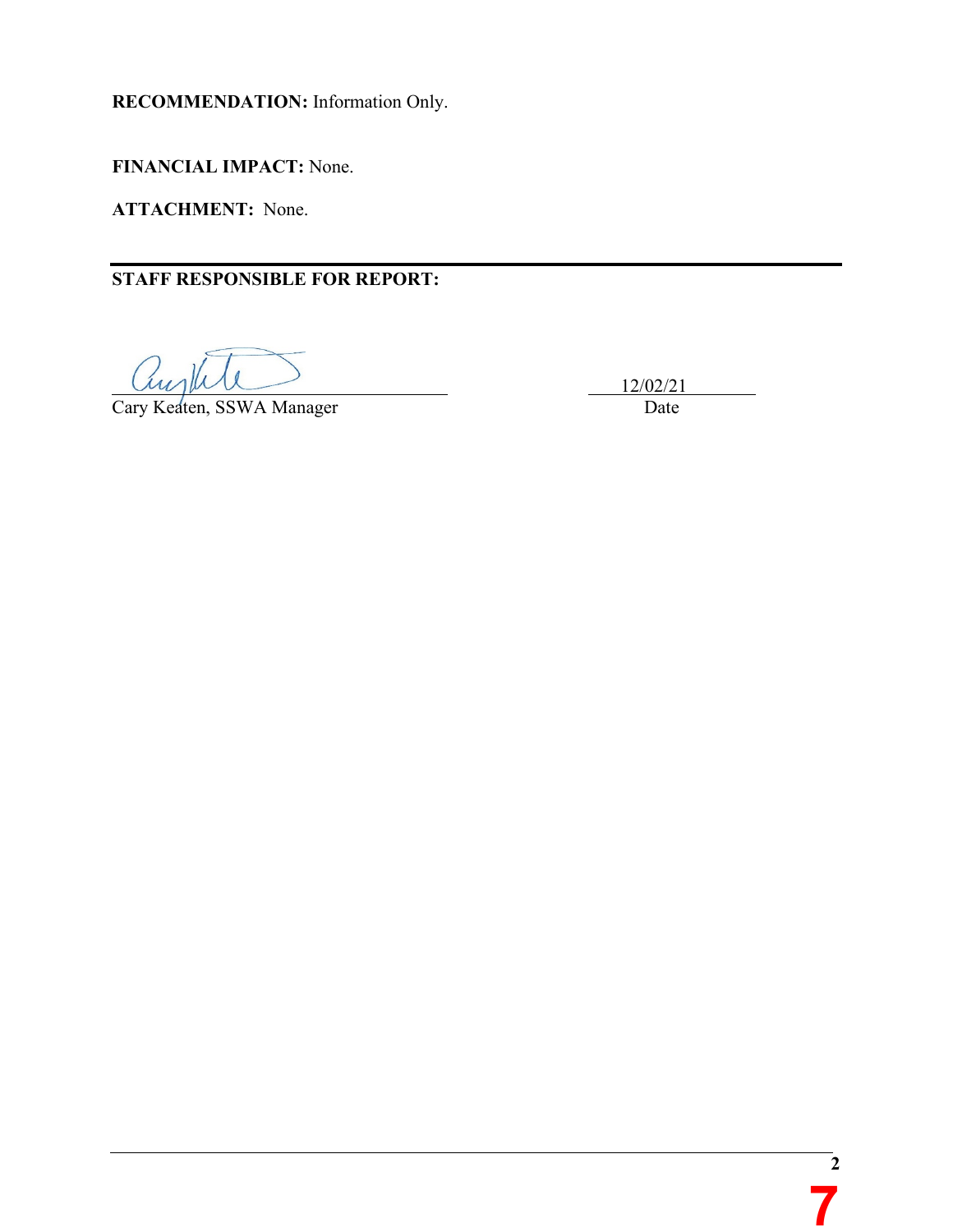**8**

### **SUISUN SOLANO WATER AUTHORITY EXECUTIVE COMMITTEE MEETING**

**Monday, December 6, 2021 9:00 a.m.** 

**Suisun City Hall Conference Room 701 Civic Center Boulevard Suisun City, CA**

# **MINUTES**

### **(UNADOPTED – SUBJECT TO REVISION)**

#### **TELECONFERENCE**

This meeting is being held via teleconference only pursuant to Government Code section  $54953(e)(1)(B)$  and in compliance with the Brown Act. Section 54953(e)(1)(B) permits a Brown Act legislative body to hold a meeting during a proclaimed state of emergency via teleconference in order to determine whether as a result of the emergency meeting in person would present an imminent risk to attendees' health or safety. To do so, the body is required (1) to post notice and agendas as otherwise provided by the Brown Act and applicable law, (2) allow members of the public to access the meeting via call-in line or internet-based service line, (3) provide details on the agenda on how to access the meeting and give public comment, (4) provide an opportunity to comment pursuant to Government Code section 54954.3 and allow a reasonable amount of time during public comment for a person to register, login, and comment, and (5) monitor the call-in line and/or internet-based service line to ensure no disruption hinders access or ability to comment, if there is, take no action until public access is restored. The Executive Committee is not required to provide a location to attend or comment in-person.

The Governor proclaimed a state of emergency due to the COVID-19 virus pandemic on March 4, 2020. The proclamation remains active and applies statewide. The Executive Committee is meeting pursuant to Section  $54953(e)(1)(B)$  to determine if the emergency conditions pose a threat to attendees' health and safety, warranting teleconference meetings. The Committee is complying with other public access and participation obligations, as required and to ensure that any member of the public may attend, participate, and watch the Committee conduct their business.

Any person may access and comment during the meeting by doing the following:

- **Public Access**The meeting will be hosted on Zoom, attendees can access via computer or phone.
	- Meeting ID: 848 7657 0031
	- Passcode: 669807
	- *Via computer* go to Zoom.com and enter Meeting ID and Passcode OR click <https://us02web.zoom.us/j/84876570031?pwd=eVMyRVh5SUc4ZXVYQStvWHRENnl5QT09>
	- *Via phone* call 1-669-900-9128 and enter meeting ID and passcode
- **Public Comment** opportunity for public comment is offered written and live during the meeting.
	- *Written* written comments can be submitted via email to [nackley@sidwater.org](mailto:nackley@sidwater.org) or via U.S. mail to Suisun— Solano Water Authority, Attn: Natasha Ackley 810 Vaca Valley Parkway, Ste 201 – Vacaville, CA 95688. Please put the agenda item number, if applicable, in the subject line. Comments received prior to the introduction of the agenda item will be distributed to the Committee, made available for public review, and made part of the record.
	- *Oral* comments may be given in real time during the designated time for public comment by unmuting or using the "Raise Hand" function. Please email [nackley@sidwater.org](mailto:nackley@sidwater.org) prior to the introduction of the agenda item, preferably before the start of the meeting, if you need additional assistance with providing a public comment at the meeting.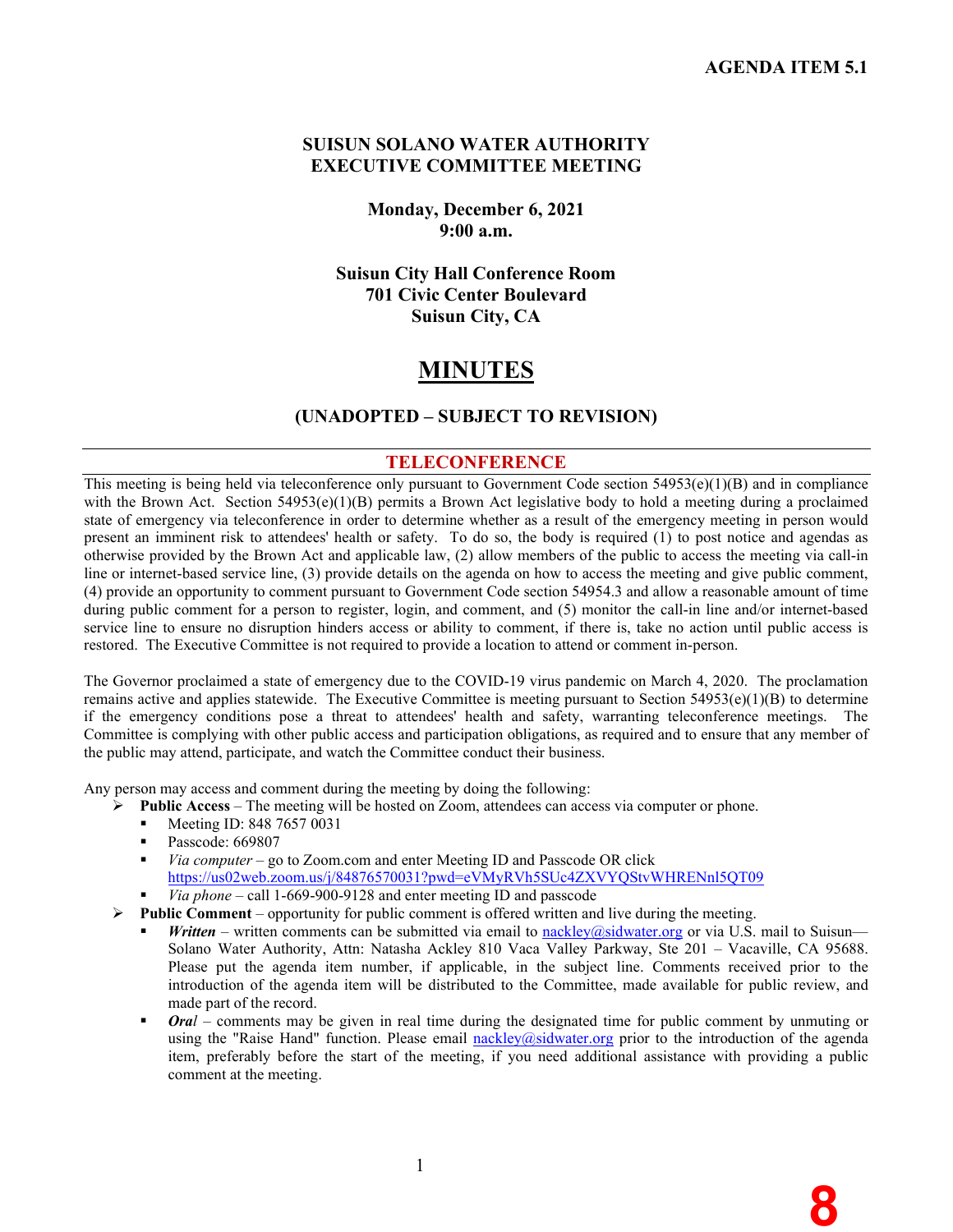**9**

### **Members Present via teleconference:**

**City of Suisun City:** Lori Wilson, SSWA Board Vice President, Suisun City Mayor; Lakhwinder Deol, Suisun City Finance Director (*Alternate for Greg Folsom*);

**Solano Irrigation District via teleconference:** Cary Keaten, SSWA Manager, SID General Manager

**Staff Present via teleconference**: Paul Fuchslin, SID Director of Engineering; Matt Hobbs, SID Water & Power Operations Manager; Nouae Vue, Suisun Public Works Director; Elizabeth Luna, Suisun City Accounting Services Manager

**Others Present**: Mona Ebrahimi, Counsel

**Not Present**: Greg Folsom, SSWA Assistant Manager, City of Suisun City Manager; J.D. Kluge, SSWA Board President, SID Board President

### 1. **Preliminary**

1.1 Call to Order

*As a quorum was present, Wilson called the meeting to order at 9:05 a.m.* 

1.2 Introductions

*Attendees introduced themselves.* 

1.3 Approval of the Agenda

*Upon a motion by Keaten, seconded by Deol, the agenda was approved as presented without objection. Counsel confirmed that there is no requirement for a majority of members in place for a quorum. We are ok to proceed.* 

*Ayes: Wilson, Deol, Keaten Noes: None Abstain: None Absent: Kluge* 

### 2. **Presentations**

None.

### 3. **Public Comment (Non-Agenda Items)**

*This was no public participation in this meeting.* 

### 4. **Informational Items**

- 4.1 Capital Improvement Project Status Report
- 4.2 2020 Water Loss Audit and Historical Summary.
- 4.3 SSWA Board Implementing Assembly Bill (AB) 361 Open Meetings: Continuation of Remote Meetings and Adoption of Findings.

*No discussion on informational items.*